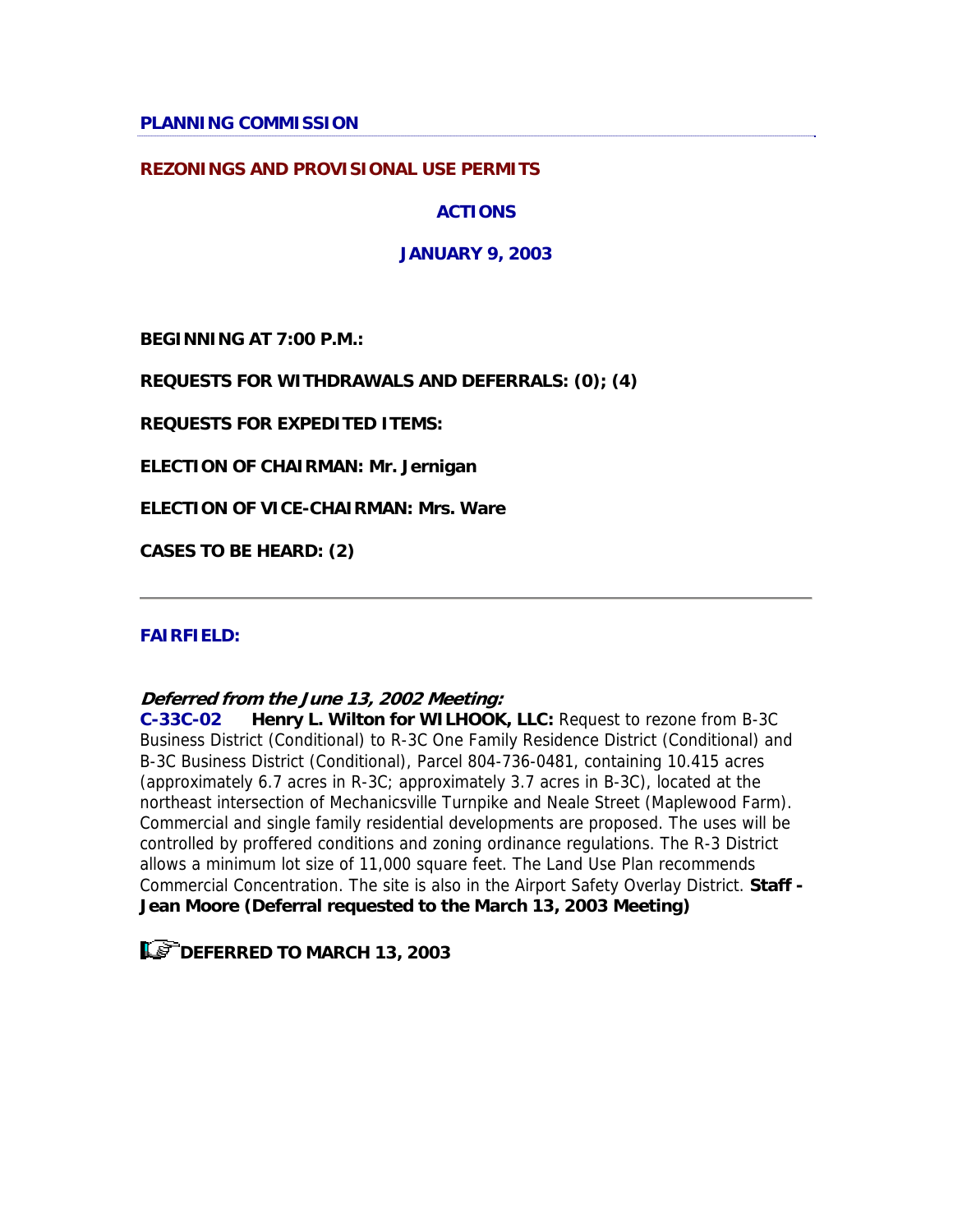# **Deferred from the December 10, 2002 Meeting:**

**C-80C-02 RRI, LLC:** Request to conditionally rezone from A-1 Agricultural District to R-3C One Family Residence District (Conditional) and R-5AC General Residence District, (Conditional) Parcels 811-731-2493, 811-731-6048 and 812-731-4040, containing 78.679 acres (R-3 - 52.679 ac.; R-5A - 26.02 ac.), located on the north line of Creighton Road approximately 800 feet east of Harvest Crest Drive, 600 feet west of Cedar Fork Road, and at the eastern terminus of Seasons Lane and Harvest Grove Lane. A single family residential development (new section to Harvest Crest subdivision) is proposed. The R-3 District allows a minimum lot size of 11,000 square feet. The R-5A District allows a minimum lot size of 5,625 square feet. The Land Use Plan recommends Suburban Residential 1, 1.0 to 2.4 units net density per acre. The site is also in the Airport Safety Overlay District. **Staff - Jean Moore**

# **DEFERRED TO FEBRUARY 13, 2003**

**C-71C-02 Robert Atack/F. Robert Loftis for Cedar Fork, LLC:** Request to conditionally rezone from A-1 Agricultural District and R-2A One Family Residence District to R-5AC General Residence District (Conditional), Parcels 813-729-0099, 813- 729-1810, 813-728-1795, 812-729-4468 and 812-729-5529, containing approximately 51.04 acres, located on the west line of Cedar Fork Road at Tiffanywoods Lane. A zerolot-line development is proposed. The R-5A District allows a minimum lot size of 5,625 square feet. The Land Use Plan recommends Suburban Residential 1, 1.0 to 2.4 units net density per acre, and Suburban Residential 2, 2.4 to 3.4 units net density per acre. The site is also in the Airport Safety Overlay District. **Staff - Jean Moore**

# **DEFERRED TO FEBRUARY 13, 2003**

# THREE CHOPT:

**C-1C-03 Wilton Development Corp.:** Request to conditionally rezone from A-1 Agricultural District to R-2AC One Family Residence District (Conditional), Parcel 742- 777-9115, containing 36.43 acres, located at the northwest intersection of Nuckols and Shady Grove Roads and along the east property line of Dominion Hills subdivision. A single family residential subdivision is proposed. The applicant has proffered a maximum density not to exceed 68 lots. The R-2A District allows a minimum lot size of 13,500 square feet. The Land Use Plan recommends Suburban Residential 1, 1.0 to 2.4 units net density per acre, and Office. [plat contains a flood hazard note] **Staff - Tom Coleman**

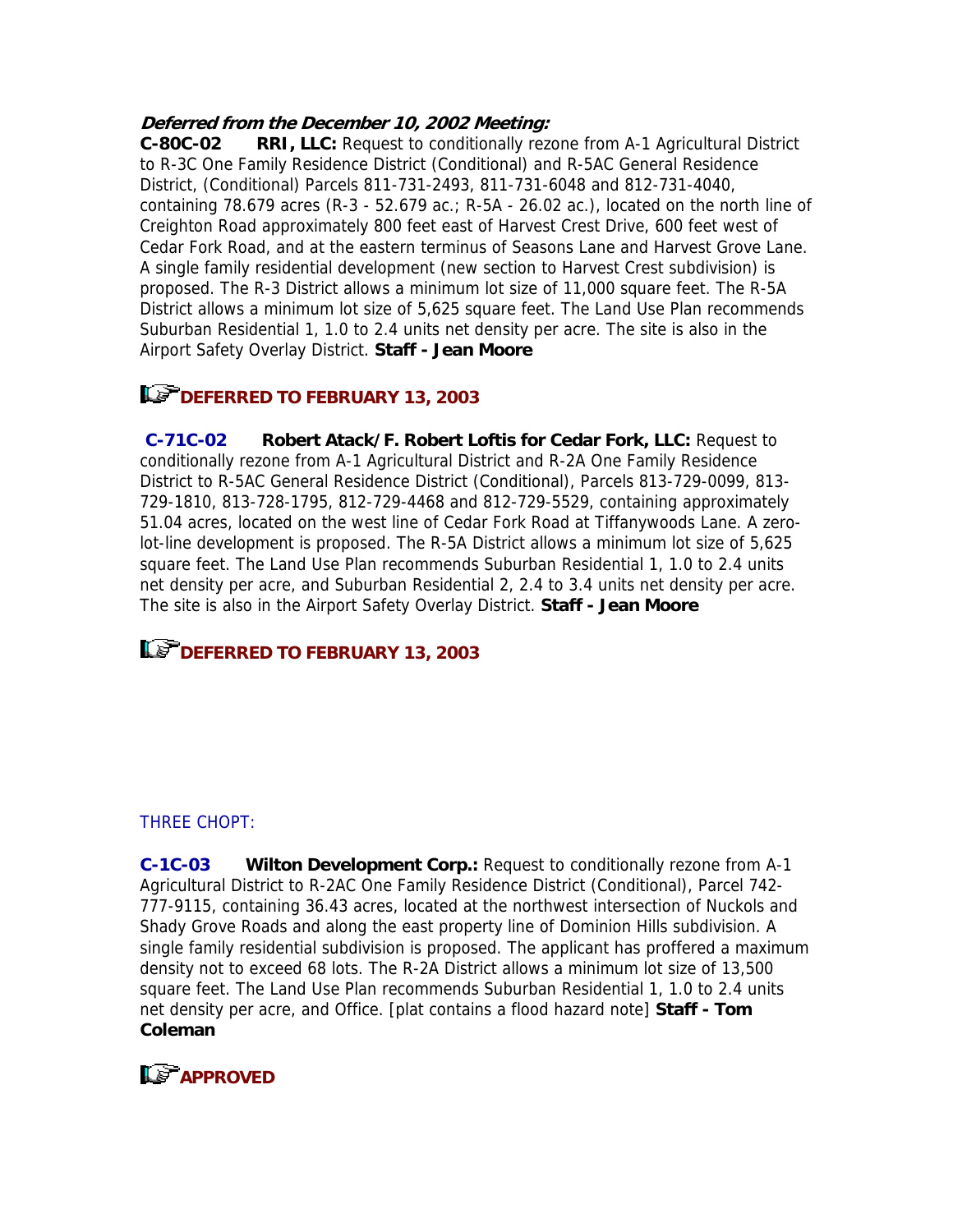## TUCKAHOE:

### **Deferred from the November 14, 2002 Meeting:**

**C-27C-02 RFA Management, LLC:** Request to amend proffered conditions accepted with rezoning case C-32C-89, on Parcel 740-750-0178, containing 12.415 acres, located at the northeast intersection of Ridgefield Parkway and Glen Eagles Drive, the northwest intersection of Ridgefield Parkway and Eagles View Drive, and the southeast intersection of Eagles View Drive and Glen Eagles Drive. The amendment would change the maximum density allowed from 7,850 square feet per acre to 8,975 square feet per acre. The existing zoning is B-2C, Business District (Conditional). The Land Use Plan recommends Commercial Concentration. **Staff - Paul Gidley (Deferral requested to the February 13, 2003 Meeting)**

**Le<sup>P</sup>DEFERRED TO FEBRUARY 13, 2003** 

#### **BROOKLAND:**

**P-1-03 Bohler Engineering, PC for Chick-fil-A:** Request for a provisional use permit under Sections 24-58.2.d and 24-122.1 of Chapter 24 of the County Code in order to allow an outside dining area of approximately 225 square feet containing 20 seats, on part of Parcel 757-757-9923, containing 0.9605 acre (lease area), located at the northwest intersection of West Broad Street (U. S. Route 250) and Tuckernuck Drive. The existing zoning is B-2 Business District. The Land Use Plan recommends Commercial Concentration. **Staff - Paul Gidley**

# **APPROVED**

### **WORK SESSION:**

Discussion of amendments to the Zoning and Subdivision Ordinances required by new regulations of the Chesapeake Bay Preservation Act in Tidewater Virginia. (Presentation by Jeff Perry, Dept. of Public Works)

### **DISCUSSION:**

**CAPITAL IMPROVEMENT PROGRAM:** The Commission will discuss scheduling a Public Hearing to consider the FY 2003 - 2004 through FY 2007 - 2008 Capital Improvement Program for February 13, 2003 at 6:15 P.M.